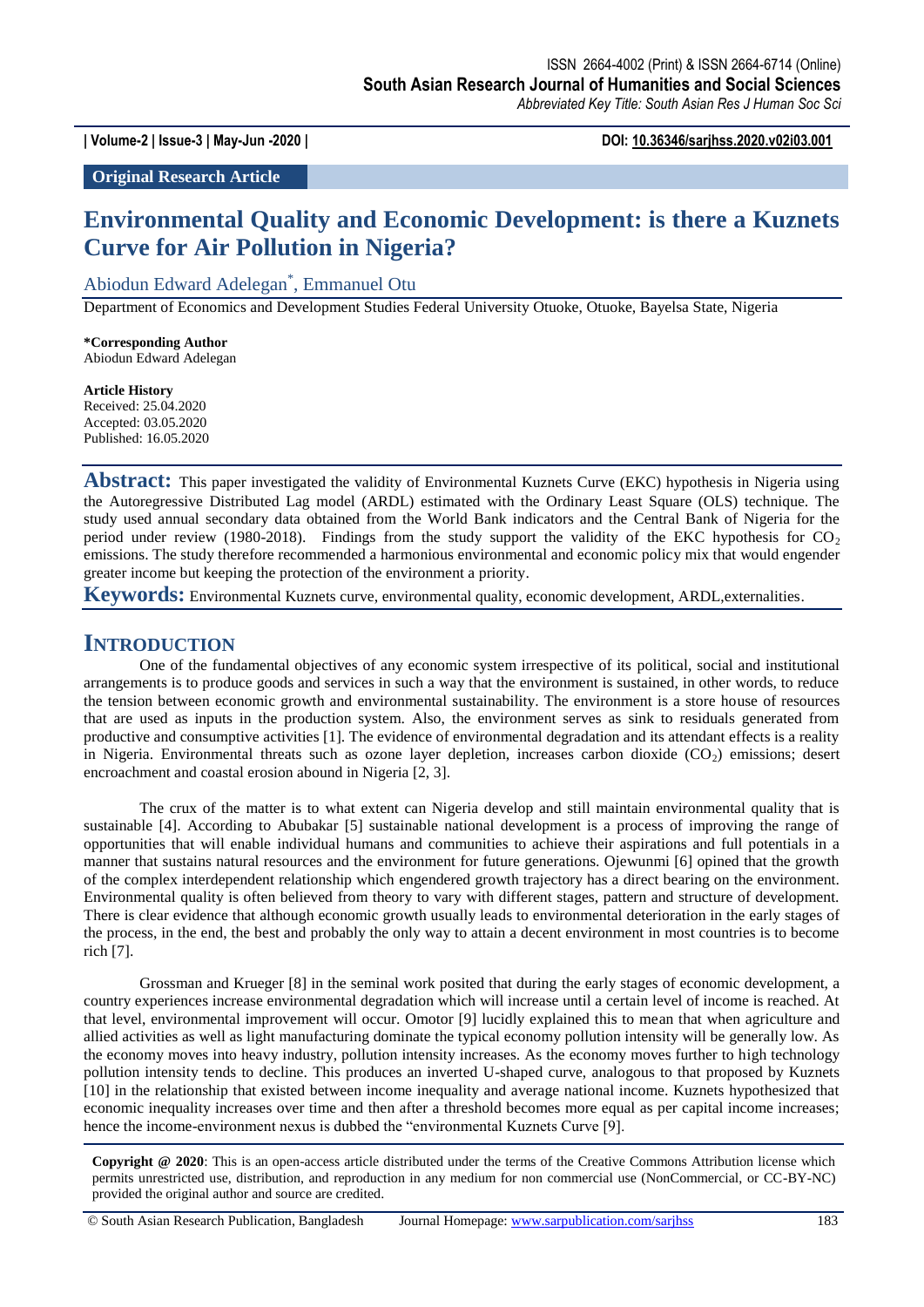Given the importance attached to the income environment relationship, a lot of studies had been carried out to investigate the nature of this crucial relationship [11, 12]. The statistical and econometric evidence of the EKC relationship is mixed and the interpretation thereof ambiguous. The Nigerian economy is pollution intensive and ranked among the top 50  $CO<sub>2</sub>$  emitter countries in the world [9]. Again, the rise in urbanization coupled with population growth and migration from the Sahel as a result of climate change issues are contributory factors to pollution intensity in Nigeria. It is clear from the foregoing that over-utilization of the ecosystem can further deteriorate the relation between the level of economic growth and emission pollutants [13, 14]. Against this background, the objective of this paper is to examine the relationship between economic development and environmental quality in Nigeria. For us to achieve the aforementioned objective the following relevant questions are relevant: What is the nature of relationship between development and environmental quality? What is the effect of per capita income on environmental quality? Is the EKC hypothesis hold for Nigeria? Following this introductory section is section 2 which presents some insights from empirical literature and theoretical framework. Section 3 presents the method employed in the study-while section 4 unveils the empirical results and findings, section 5 concludes the paper with policy recommendations.

## **LITERATURE REVIEW**

The seminal work of Grossman and Krueger [8] brought to lime light the intricate relationship between economic growth and environmental quality. Following this pioneering research effort, various studies on the incomeenvironment nexus have emerged. Friedl and Getzner [15] investigated the relationship between economic development and CO<sup>2</sup> emissions in Australia between 1960 and 1999. The study revealed an N-Shaped relationship between GDP and CO2. Also, from the study a structural break was identified in the mid-seventies due to oil price shocks. Between the periods 1961-2004 [16] investigated the existence of the EKC relation for Tunisia using  $CO<sub>2</sub>$  and  $SO<sub>2</sub>$  emissions. The results revealed a long-run cointegration between per capita GDP and the proxies for environmental quality. Also, an inverted U-shaped relation with a turning point of \$1,200 for SO<sub>2</sub> was found. In the same vein, Akbostanci *et al.* [17] employed co-integration techniques to examine the income environment relation for Turkey. The results revealed a monotonically increasing relationship between  $CO<sub>2</sub>$  emissions and income in the time series analysis. The panel data analysis indicated an N-shaped relationship for  $SO_2$  and PM10 emissions. For now, there are four studies that had investigated the EKC hypothesis for Nigeria. Omisakin [18] examined the EKC hypothesis in Nigeria using  $CO<sub>2</sub>$  and per capita GDP from 1970-2005. The study revealed that there is no long-run relationship between  $CO<sub>2</sub>$  per capita and GDP per capita. In addition, the study reputed the inverted U-shaped curve for Nigeria. Using a standard EKC model with four control variables; foreign direct investment, share of manufacturing in GDP, energy consumption and a financial sector variable [19] investigated the EKC relationship for Nigeria. The study found no evidence of the EKC relation instead a U-Shaped relation between CO<sub>2</sub> emissions and GDP growth rate was obtained. Chuku [20] investigated the incomeenvironment relation for Nigeria between 1960 and 2008. Standard and nested EKC models were estimated and results obtained from the standard EKC specification revealed an N-relationship suggesting a weak evidence of the existence of EKC. The Nested-EKC model reported an N-shaped relationship between income and  $CO_2$  emissions with a turning point at \$237.28. The finding implied that economic developments in Nigeria. Using a fractional cointegration analysis over the period of 1970-2011 [21] investigated the relationship between environmental quality-carbon emissions and economic growth in Nigeria. The study found no significant evidence to support the EKC in Nigeria.

Aslanidis Iranzo [22] using a 2-regime smooth transition regression (STR) model which is a more flexible parametric specification. The authors applied this methodology for 77 non-OECD countries over the period 1971-1997. Though the evidence of EKC could not be ascertained but the results revealed two regimes. The first one is a low income region CO<sup>2</sup> emissions accelerate with growth and the second a middle-to-high-income region associated with a deceleration in environmental degradation. Using a panel of 100 countries for the period 1960-1996 [23] could not reject a linear relationship between per capital income and  $CO<sub>2</sub>$  emission.

Using two indicators for environmental quality,  $CO<sub>2</sub>$  and  $SO<sub>2</sub>$  [9] examined the relationship between per capita income and environmental quality for ECOWAS countries. The results of the empirical investigation suggested the existence of environmental Kuznets curves for environmental quality indicators. Factors such as population density, openness and income policy interaction variable were found to affect environmental quality. Ojewunmi [6] investigated the relationship between environmental quality and economic growth in sub-Sahara Africa using a panel analysis over the period 1980-2012. The results revealed that EKC is invalid for the selected countries for some pollutants but valid for others. Also, the study revealed that it may be wrong to generalize the reaction of a single environmental variable to EKC hypothesis as it was found that different pollution emissions may produce different EKC positions. Osabuohien, Efobi and Gitau [24] studied the applicability of the EKC hypothesis in 50 African countries using data from 1995-2010. The empirical results suggested the existence of a long-term relationship between CO2 and particulate matter emissions jointly with per capita income and other variables. The study recommended the need for African countries to reduce the level of environmental pollution at higher levels of economic development. Apergis and Ozturk [13] focused on income and policies, investigated the existence of EKC hypothesis for 14 Asian countries spanning the period 1990-2011. The authors employed the system Generalized Method Moments (GMM) on panel data set to test the EKC hypothesis. The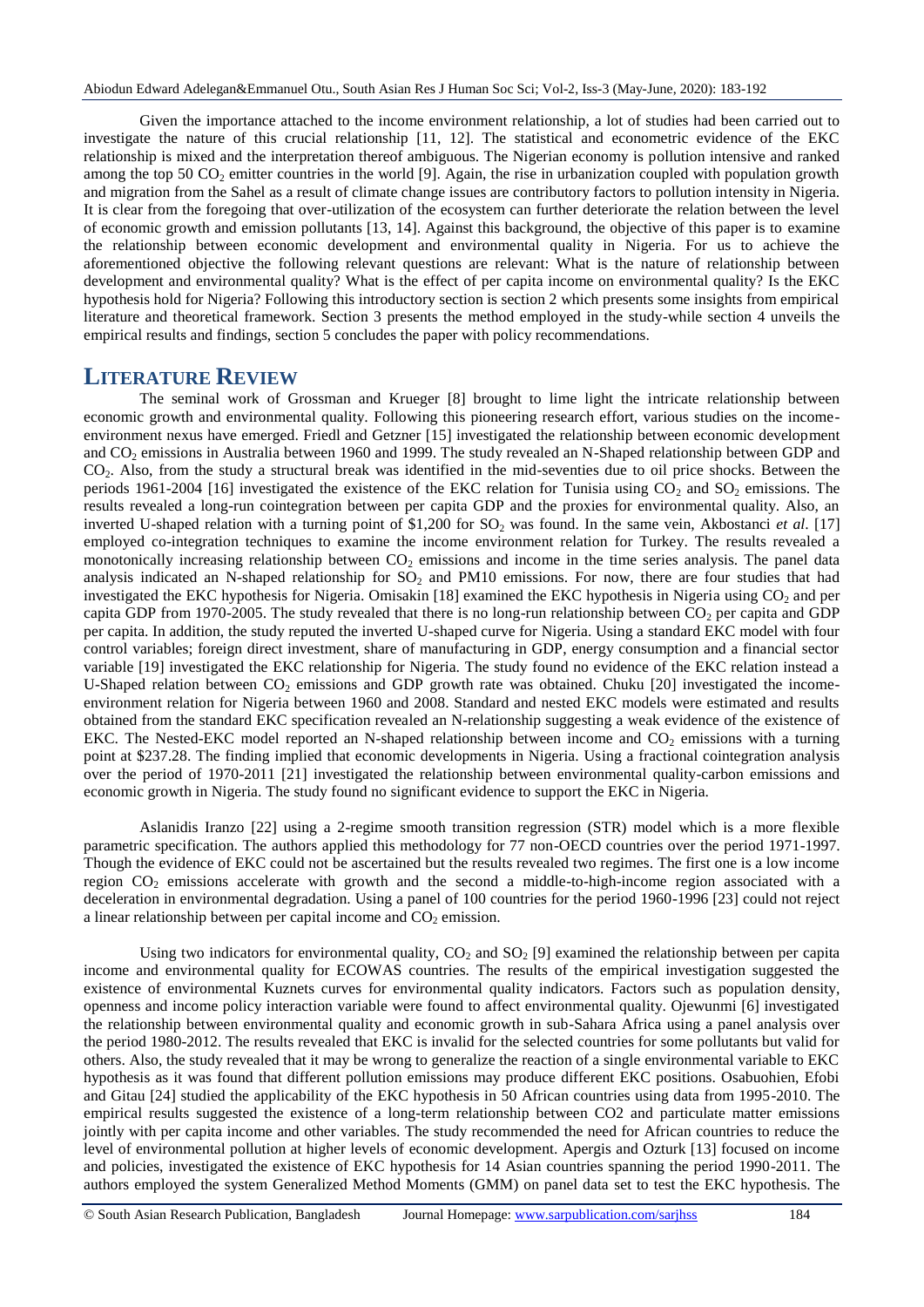results revealed the presence of an EKC hypothesis. The study recommended reducing greenhouse gas rising from industry, transport and heating.

Taking a bird's view of the literature reviewed thus far, the empirical findings are inconsistent, both for country specific and cross country EKC relationships. The inclusion of  $SO_2$  emissions as an indicator of environmental quality coupled with the use of autoregressive distributed lag technique to take care of variables that are I(0) and I(1) since the technique can work under such arrangement makes this paper unique from previous attempts.

### **Ghg emissions in nigria: some stylized facts**

In this subsection, we present the profile of Green House Gas (GHG) emissions in Nigeria. Basically, there are five major contributors to GHG emissions in Nigeria. These are land use change, energy, agriculture, waste and industrial processes as well as product use. Available data from the World Resources Institute [20] reported that Nigeria stands at about half the world average, in line with others in sub-Sahara Africa (SSA) and below middle income countries such as South Africa, Brazil and Mexico. However, in terms of emissions per unit of GDP, Nigeria produces more than twice the world average, above all comparator countries. A total GHG emission in Nigeria is 1.01% of world total WRI [20].

In 2005, half of the country's emissions came from agriculture, forestry and land use change (AFOLU). The AFOLU sector comprises sub-categories; Livestock, land, aggregated sources and non- $CO<sub>2</sub>$  emissions (UNDP (2019). Nigeria's 2014 GHG emissions were primarily from the land-use change and forestry (LUCF) sector as well as the energy sector which accounted for 38.2% and 32.6% respectively. (World Resources Institute, Climate Analysis Indicators Tool, 2017). According to FAOSTAT (2018) waste, agriculture and industrial processes (IP) contributed 14.0%, 13.0% and 2.1% of the country's total emissions. Within LUFC, emissions were basically from degradation and loss of forest land. Available data from Nigeria's First Biennial Update Report (BURI) to the UNFCCC, Submitted in 2018, includes a GHG inventory for the years 2000 to 2015. The report shows that in 2015, the combined emissions from agriculture, forestry, and other land use (AFOLU) were the leading source of GHG emissions (66.9%), followed by energy (28.2%), waste (3.0%) and industrial processes and product use (IPPU) (1.9%).

| Land use change and forestry | - | 38.2%   |
|------------------------------|---|---------|
| Energy                       |   | 32.6%   |
| Waste                        |   | 14.0%   |
| Agriculture                  |   | 13.0%   |
| <b>Industrial Processes</b>  |   | $2.1\%$ |

Draw a histogram or bar or pie chart to illustrate this.

According to WRI, CAIT data sources, Nigeria's GHG emissions increased by  $25\%$  (98.22Mt CO<sub>2</sub>) from 1990 to 2014. The average annual change in total emissions was 1% while GDP grew 245% averaging 5.5% annually. Although GDP grew faster than GHG emissions, in 2014, Nigeria's emissions relative to GDP were 1.6 times the world average, indicating potential for improvement.

On the average Nigeria emitted  $50,567.975$  kt from 1960-2014. In 2018, a CO<sub>2</sub> emission for Nigeria was 110,690kt. Though  $CO<sub>2</sub>$  emissions fluctuated substantially in recent years, it tended to increase through 1999-2018 period ending at 110,690kt in 2018.

| 1990 | 74.72   |
|------|---------|
| 2000 | 97.95   |
| 2005 | 101.28  |
| 2010 | 91.04   |
| 2015 | 96.59   |
| 2017 | 1017.57 |
| 2018 | 110.69  |

### **Source: BP 2015 – 2018 data of the BP statistical Review of World Energy**

In the energy sector, Nigeria's emissions increased by 32% from 1990 to 2014 due mainly to other fuel combustion. According to the BUR, oil, natural gas, and biomass are the main sources of energy. Smaller sources of emissions from electricity and heat generation, transportation, manufacturing and construction have increased. Fugitive emissions which results from leaks and other unintended releases of gases are a substantial source of GHG emissions but have decreased since 1990. In line with its Intended Nationally Determined Contribution (INDC), Nigeria is developing projects to reduce or eliminate GHG emissions from gas flaring by 2030. Nigeria pledged to unconditionally reduce its GHG emissions in 2030 by 20%. The report further stated Nigeria's target to reduce GHG in 2030 by 45% conditioned upon receipt of international support.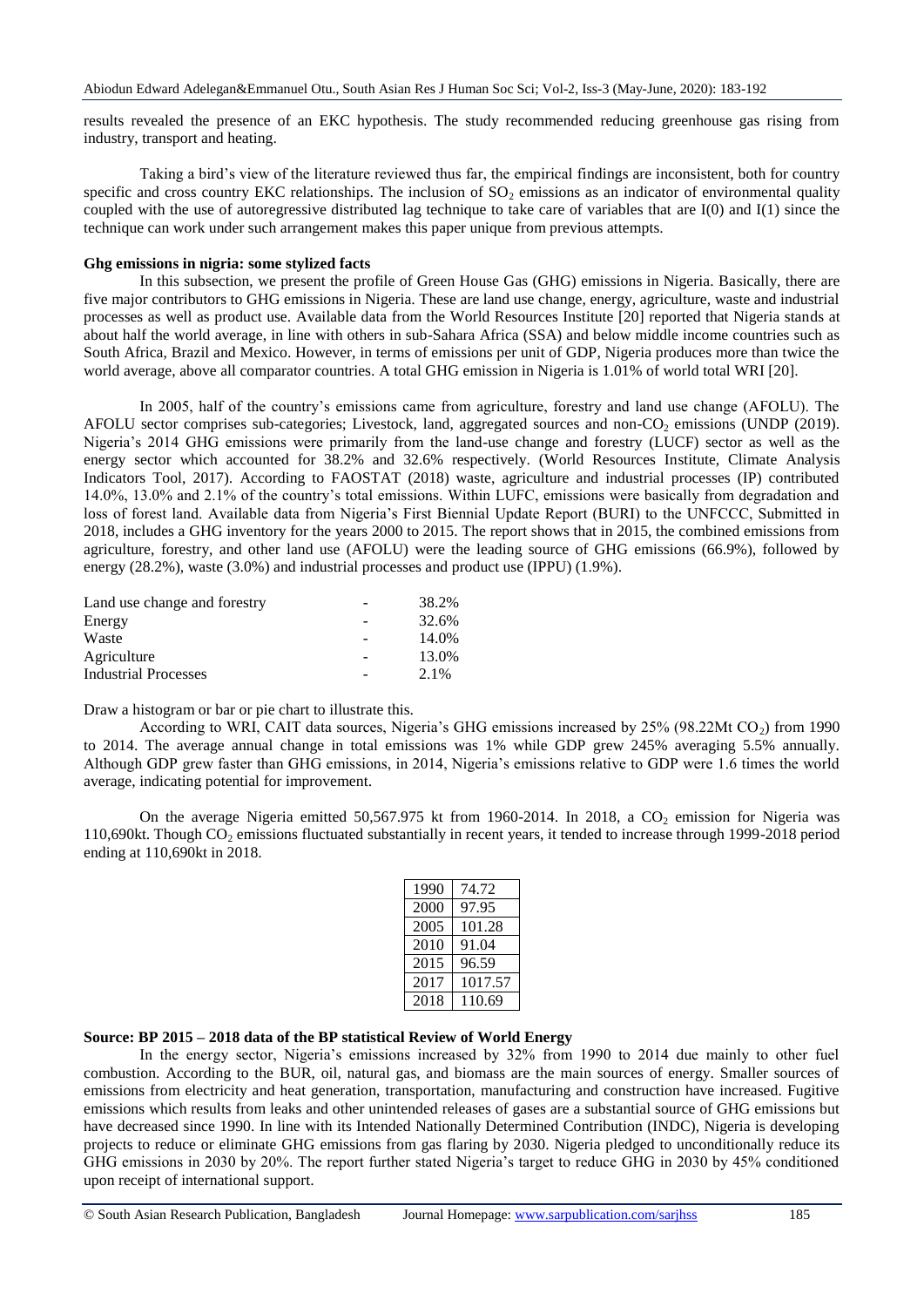The key mitigation measures identified by the INDC are: ending gas flaring by 2030, achieving off grid solar PV generation of 13GW, making use of efficient gas generators, achieving 92% yearly increase in energy efficiency and implementing climate smart agriculture.

#### **Analytical framework**

The nature of the association between environmental quality and economic development in Nigeria is anchored on the EKC literature see [25, 26] for oversight. The causal hypothesis is that the relationship between economic development and environmental quality is not monotonic and may swing upwards or downwards when a country reaches a level of development (income) at which people prefer a cleaner environment to higher levels of income. This implies an inverted U-shaped relationship between environmental quality and income.

Three different functional forms are commonly used to analyze this relationship: a linear function (which implies a monotonic relationship), a quadratic function (which implies an inverted U-shaped relationship) and a cubic function (which will simply an N-shaped or a sideways mirrored S-shaped relationship).

Typically, the standard EKC model takes the following form.

 $\binom{E}{E}$  $\frac{E}{P}$ ) =  $\alpha_0 + \alpha_1 t + \beta_1$  (<sup>G</sup>  $\binom{DP}{P} + \beta_2$  (<sup>G</sup>  $_{P}^{DP}$ ) +  $_{P}^{\beta}$  +  $_{P}^{\beta}$  +  $_{P}^{\beta}$  $\binom{DP}{P} + \gamma \frac{X_t}{t} + \mu t \quad \dots \quad (2.1)$  $\frac{t}{2}$   $\frac{t}{3}$ 

Where  $E$  is environmental degradation captured by  $CO_2$  emissions, P is population size, hence (E/P) is per capita  $CO<sub>2</sub>$  emissions. (GDP/P) is per capita real GDP and  $X<sub>t</sub>$  is a vector of variables that may often affect environmental quality. *t* is the deterministic time trend, used as a proxy for technological progress. For various reasons, mainly data availability and small sample sizes, several empirical studies entirely omit the vector *X<sup>t</sup>* . We did not tow this line for the reasons given above. Thus we did not place the restriction that  $\gamma = 0$ . With this, we can describe the relationship that may be expected to hold between income and the environment with varying signs of  $\beta_t$ . If  $\beta_1 > 0$ , and  $\beta_2 = \beta_3 = 0$ , then, we have the linear case where the relationship between economic development and environmental quality is monotonically increasing.

If  $\beta_2 > 0$ .  $\beta_3 = 0$ , then there will be an inverted – U-shaped relationship between emissions and GDP. Finally, if  $\beta_1 > 0$ ,  $\beta_2 < 0$ , and  $\beta_3 > 0$ . Then an N-shaped relationship between emissions per capita and output per capita will be observed. Conversely, Friedl and Getzner [27] show that if these signs are reversed (i.e.,  $\beta_1 < 0$ ,  $\beta_2 > 0$ , and  $\beta_3 < 0$ , then a sideways mirrored S-shaped graph will be observed. From these specifications, the tuning point income per capita for which per capita emissions are at their maximum levels is easily derived as:

( ) = ( ) …………………………………(2.2) *max*

Where  $\beta_1$  and  $\beta_2$  are the parameter estimates for the levels and square of per capita GDP respectively.

## **METHOD OF STUDY**

#### **The Data**

This study employed the use of time series data sourced from the World Bank indicators data, Central Bank of Nigeria's Statistical Bulletin, Economic and Financial Review, and Statement of Accounts as well as the National Bureau of Statistics (NBS). The model for this study uses the Autoregressive Distributed Lag model (ARDL) and the estimation technique is the ordinary least square method.

#### **Model Specification**

In this study, per capital  $CO<sub>2</sub>$  consumption is the dependent variable while per capital Gross Domestic Product, openness and institutions are the independent variable. To measure the effects of regressors on the regresand , we specify:

 $PCCO_2C = f (PCGDP, PCGDP^2, PCGDP^3)$  $\sim$  3.1

 $\text{PCCO}_2\text{E} = \alpha_0 + \alpha_1 \text{PCGDP} + \alpha_2 \text{PCGDP}^2 + \alpha_3 \text{PCGDP}^3 + \alpha_4 \text{OPN} + \alpha_5 \text{INST} +$ +U+………………………………. 3.2

Where

| $PCCO2E=$  | Per capita $CO2$ emission |
|------------|---------------------------|
| $PCGDP =$  | per capital GDP at level  |
| $PCGDP2=$  | per capital GDP squared   |
| $PCGDP3 =$ | per capital GDP cubed     |
|            |                           |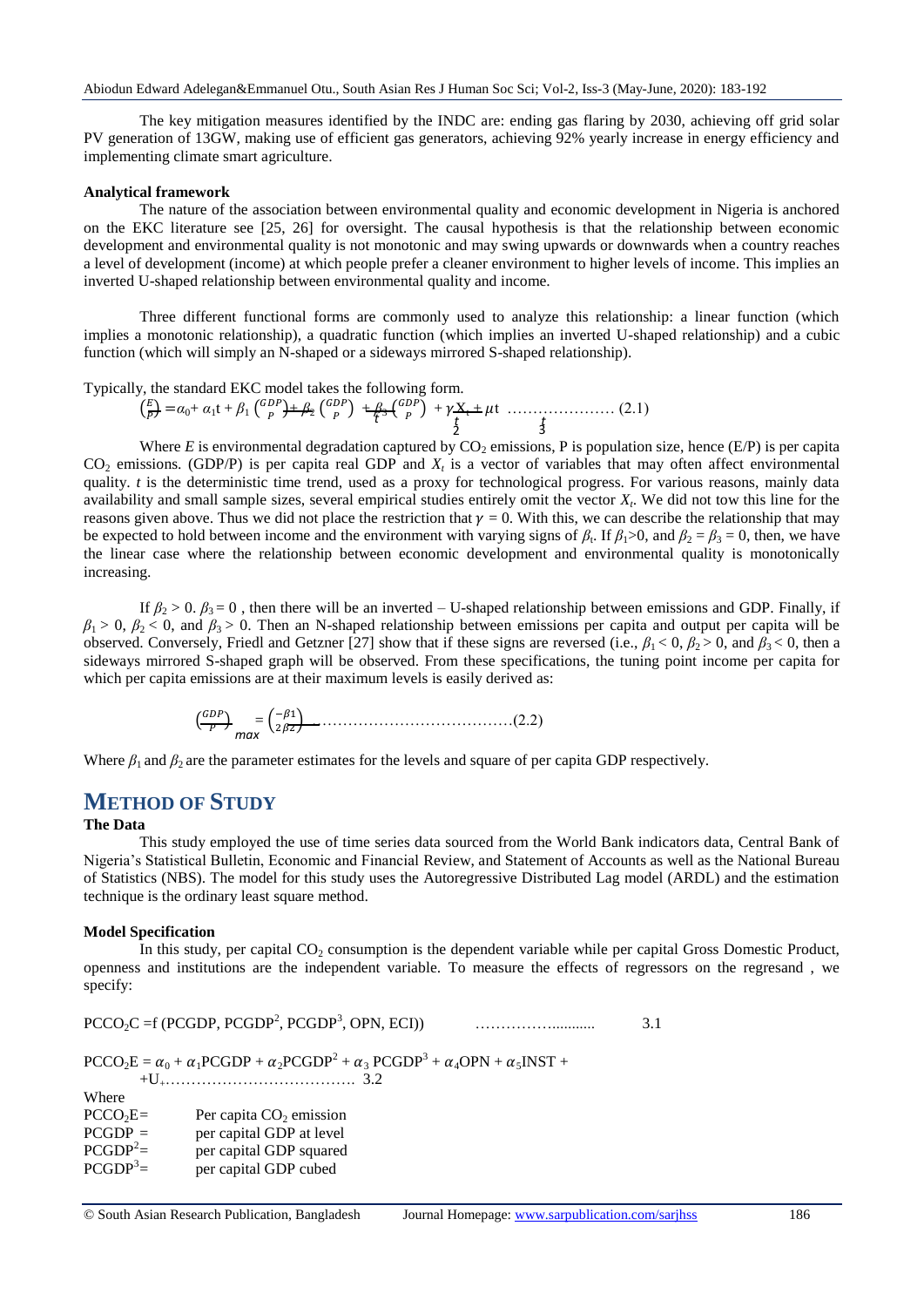- OPN = Openness of the economy
- INST = Institutions

| Table-3.1: Theory, intuition and expected signs |                                                                              |             |  |  |
|-------------------------------------------------|------------------------------------------------------------------------------|-------------|--|--|
| <b>Variable</b>                                 | <b>Theory and intuition</b>                                                  | <b>Sign</b> |  |  |
| Per capital Carbon Dioxide                      | This variable measures in metric tons per capita/per annum.                  | $+/-$       |  |  |
| $(CO2)$ emissions                               |                                                                              | $+/-$       |  |  |
| Per capital GDP                                 | GDP per capita at level                                                      |             |  |  |
| Per capital GDP squared                         | Squared GDP per capita                                                       | $+/-$       |  |  |
| Per capital GDP cubed                           | Cubed GDP per capita at level                                                | $+/-$       |  |  |
| <b>Openness</b>                                 | Nigeria has dirty industry with heavy share of pollutants; the sign of       |             |  |  |
|                                                 | openness is expected to be positive.                                         |             |  |  |
| Institutions                                    | The institutions in Nigeria are presently weak. The incidence of gas flaring |             |  |  |
|                                                 | that has become intractable is an indicator of systemic weakness; therefore  | $^{+}$      |  |  |
|                                                 | we expect the sign of this variable to be positive.                          |             |  |  |

#### **Table-3.1: Theory, intuition and expected signs**

### **Estimation technique; ardl approach for co-integration**

This study employed the autoregressive distributed lag model (ARDL) approach introduced in Pesaran *et al*. [28] to examine the long run relationship between per capital  $CO<sub>2</sub>$  emission and economic development, openness, institutions in Nigeria. The reasons for using ARDL is that it has a number of advantages over other methods of estimate long run relationships between variables The first is that it can be applied irrespective of whether underlying independent variables are purely I(0), purely I(1) or mutually co-integrated [28]. The second advantage is that it performs better than Engle and Granger [29], Johansen [30] and Philips and Hansen [31] co-integration tests in small samples. The third advantage is that the ARDL approach enables us to estimate an unrestricted conditional error-correction model (UECM) taking each of the variables in turn as dependent variables.

Pesaran and Smith [28] later PSS [32] surmized that a long run association among macroeconomic variables may be investigated by employing the ARDL model under some conditions. After the establishing the stationarity status of each variable, Ordinary Least Square (OLS) may be employed for estimation and identification. Rational estimation and inference can be drawn through the presence of a unique long run alliance that is crucial. Such inferences may be made not only on the long run but also on the short run coefficients, which implies that the ARDL model is correctly augmented to account for contemporaneous correlations between the stochastic terms of the data generating process (DGP). It is concluded that ARDL estimation is possible even where explanatory variables are endogenous. Moreover, ARDL remains valid irrespective of the order of integration of the explanatory variables. But ARDL will collapse if any variable is integrated at I(2).

Equation (3.2) transformed into an ARDL Model as Shown in 3.3 below  $\text{PCCO}_2\text{E} = \alpha_0 + \alpha_1 \text{PCGDP} + \alpha_2 \text{PCGDP}^2 + \alpha_3 \text{PCGDP}^3 + \alpha_4 \text{OPN} + \alpha_5 \text{INST} +$ +  $\sum_i^p$  ${}_{j=0}^{p}$  β<sub>1</sub>ΔPCGDP +  $\Sigma_j^p$  $p_{j=0}$  β<sub>2</sub>ΔPCGDP<sup>2</sup>+  $\Sigma_j^p$  $\beta_{j=0}$  β<sub>3</sub>ΔPCGDP<sup>3</sup> +  $\sum_{j=0}^{p}$  $p_{j=0}^{p}$   $\beta_4 \Delta \text{OPN}$  +  $\sum_{j}^{p}$  $\int_{j=0}^{p} \beta_5 \Delta \text{INST} + e_i$ …...… 3.3

Where  $e_i$  is the error term,  $\alpha_s$  are the long run parameters while  $\beta_s$  are the short run parameters to be estimated and  $p = (1,2, \ldots, 1c)$ . A is the first difference operator. An advantage of this model is that it can be used irrespective of whether the explanatory variables exhibit stationarity at level or at first difference or combination of both.

After the completion of ARDL estimation, the next step is to construct an Error Correction Model (ECM) suggested by PSS. Based on the foregoing, the error correction model for equation **(**3.3**)** is specified as:

 $\triangle PCCO_2E = \beta_0 + \sum_i^p$  $p_{j=0}^{p}$  β<sub>1</sub>ΔPCGDP<sub>t-j</sub> +  $\sum_{j=0}^{p}$  $p$ <sub>j=0</sub> β<sub>2</sub>ΔPCGDP<sup>2</sup><sub>t-j</sub> +  $\sum_{j}^{p}$  $p_{j=0}^p$   $\beta_3$ PCGDP<sup>3</sup> +  $\sum_j^p$  $\beta_{j=0}^{p}$   $\beta_{4}\Delta \text{OPN}_{t-j}$  +  $\sum_i^p$  $\sum_{j=0}^{p} \beta_5 \Delta \text{INST}_{t-j} + \sum_{j=1}^{p}$  $\int_{j=0}^{p} \beta_6 \Delta ECMt_{-1}$ Where  $ECM_{t-1}$  is the error term

## **RESULT PRESENTATION AND SYNTHESIS**

With the adoption of ARDL for the analysis of data, stationarity test was carried out to ensure that none of the variables is integrated at second difference {I(1)}. Augumented Dickey Fuller (ADF) and Philips Perron (PP) unit root test were used, and the summary of the result is presented in Table 4.1.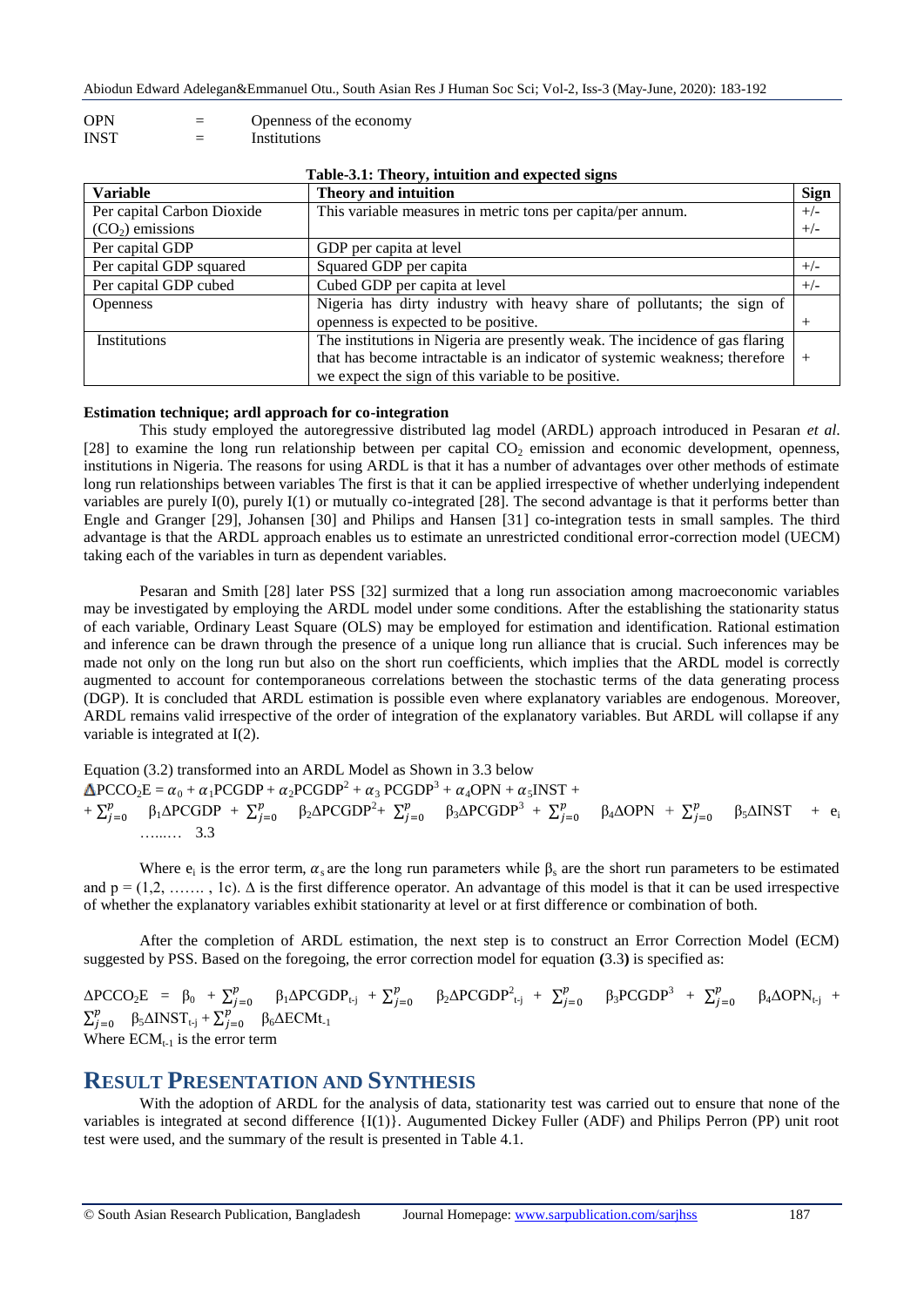| <b>Table-4.1: Summary of Unit Root Test</b> |          |          |                 |  |  |  |
|---------------------------------------------|----------|----------|-----------------|--|--|--|
| <b>Variables</b>                            | ADF      | PP       | <b>Decision</b> |  |  |  |
| PCCO <sub>2</sub> E                         | 1.86     | 1.67     |                 |  |  |  |
| D(PCCO <sub>2</sub> E)                      | $8.06*$  | 13.71*   | I(1)            |  |  |  |
| <b>PCGDP</b>                                | $3.93**$ | $3.86**$ | I(0)            |  |  |  |
| PCGDP <sup>2</sup>                          | $6.43*$  | $6.71*$  | I(0)            |  |  |  |
| PCGDP <sup>3</sup>                          | $7.23*$  | $7.51*$  | I(0)            |  |  |  |
| <b>OPEN</b>                                 | 2.32     | 2.25     |                 |  |  |  |
| D(OPEN)                                     | 4.58*    | 11.27*   | I(1)            |  |  |  |
| <b>INST</b>                                 | 2.77     | 2.53     |                 |  |  |  |
| D(INST)                                     | 5.9*     | 12.22*   | I(1)            |  |  |  |

Abiodun Edward Adelegan&Emmanuel Otu., South Asian Res J Human Soc Sci; Vol-2, Iss-3 (May-June, 2020): 183-192

Source: Researchers' computation using Eviews

Note: (i) D is the first difference operator (ii)  $*$  and  $**$  signifies stationarity at 1% and 5% respectively. (iii) ADF and PP critical values at 1% and 5% levels are 4.24 and 3.54 respectively. (iv) All values were reported in their absolute terms.

Within the framework of ADF and PP, the growth rate of GDP per capita (PCGDP), its square value (PCGDP<sup>2</sup>), and its cubic value (PCGDP<sup>3</sup>) were stationary at level data  $\{I(0)\}\)$ . While carbon emission per capita (PCCO<sub>2</sub>E), openness (OPEN), and quality of institution (INST) became stationary after their first difference were taken {I(1)}. With a combination of I(0) and I(1) variables, the adoption of ARDL for the analysis of data is thus justified. ARDL with cointegration bound testing was employed. Within the framework, a generic ARDL was first estimated, and coefficient diagnostic of the bound test was carried out to check for the existence of long run equilibrium relationship among the variables of the model. The result of the bound test is presented in Table 4.2.

| <b>Table-4.2: Summary of Bound Test</b> |  |  |  |
|-----------------------------------------|--|--|--|
|-----------------------------------------|--|--|--|

|                                         |      | 5% Critical Value | 1% Critical Value                                                   |  |  |  |  |
|-----------------------------------------|------|-------------------|---------------------------------------------------------------------|--|--|--|--|
|                                         |      |                   | F-statistic   Lower Bound   Upper Bound   Lower Bound   Upper Bound |  |  |  |  |
| 13.97                                   | 2.39 |                   | 3.06                                                                |  |  |  |  |
| Course Desember 2 committed with Friend |      |                   |                                                                     |  |  |  |  |

Source: Researchers' computation using Eviews

From the result in Table 4.2, the value of the F-statistic is greater than the lower and upper bounds at both 5% and 1% critical values, and this is an indication of the existence of long run equilibrium relationship among the variables of the model. With this confirmation, further coefficient diagnostic check was carried out for the long run estimate and the Error Correction model (ECM), which is the short run analysis. Their respective results are presented in Table 4.3 and 4.4

| Dependent Variable: PCCO <sub>2</sub> E |                    |                   |             |        |  |  |
|-----------------------------------------|--------------------|-------------------|-------------|--------|--|--|
| <b>Variable</b>                         | <b>Coefficient</b> | <b>Std. Error</b> | t-Statistic | Prob.  |  |  |
| <b>PCGDP</b>                            | 0.002807           | 0.002484          | 1.130155    | 0.2876 |  |  |
| PCGDP <sup>2</sup>                      | $-0.001020$        | 0.000609          | $-1.674203$ | 0.1284 |  |  |
| PCGDP <sup>3</sup>                      | 0.000358           | 6.68E-05          | 5.356118    | 0.0005 |  |  |
| <b>OPEN</b>                             | $-0.007277$        | 0.000469          | $-15.51681$ | 0.0000 |  |  |
| <b>INST</b>                             | $-0.160146$        | 0.005685          | $-28.16794$ | 0.0000 |  |  |
| C                                       | 1.352752           | 0.028965          | 46.70368    | 0.0000 |  |  |

# **Table 4.3: Long-run Estimate**

Source: Researchers' computation using Eviews

In the long run, the current value of GDP per capita exerts a positive insignificant influence on the dependent variable. A unit change in its value can induce 0.003 change in the dependent variable. The squared value of GDP per capita has negative insignificant impact on the dependent variable. A unit change in its value can induce 0.001 change in the dependent variable. While the cubic value of GDP per capita exerts positive significant impact on the dependent variable. A unit change in its value can induce 0.0004 change in the dependent variable. Also, trade openness and quality of institution have negative significant impact on the dependent variable.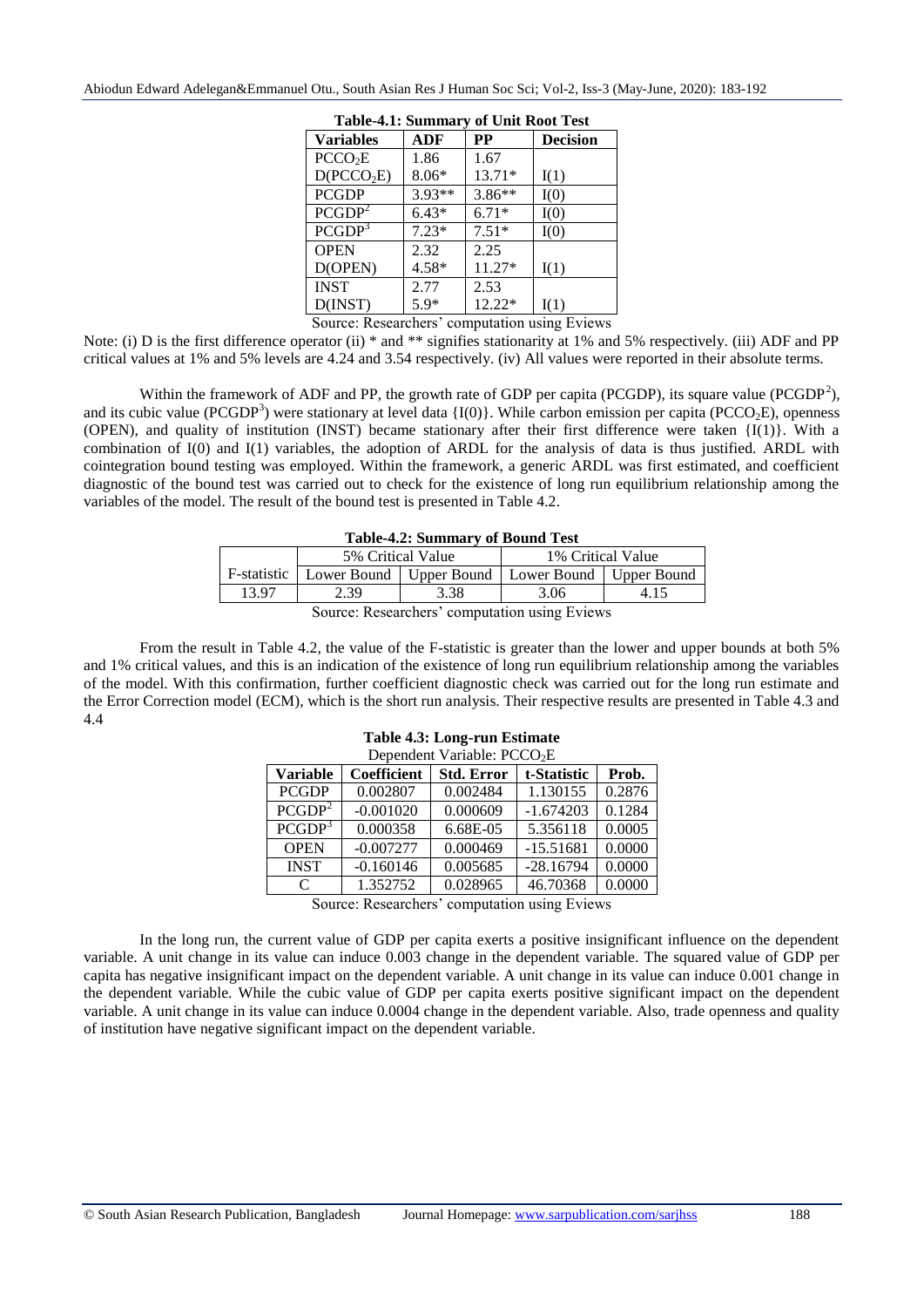| Variable               | Coefficient   | Std. Error | t-Statistic | Prob.  |
|------------------------|---------------|------------|-------------|--------|
| $D(PCCO2E(-1))$        | 0.730415      | 0.112048   | 6.518786    | 0.0001 |
| $D(PCCO2E(-2))$        | 0.181384      | 0.083549   | 2.170992    | 0.0580 |
| D(PCGDP)               | 0.020776      | 0.002368   | 8.772383    | 0.0000 |
| $D(PCGDP(-1))$         | 0.004883      | 0.001773   | 2.754641    | 0.0223 |
| D(PCGDP <sup>2</sup> ) | $-0.004557$   | 0.000538   | $-8.476052$ | 0.0000 |
| $D(PCGDP2(-1))$        | $-0.002243$   | 0.000255   | $-8.812946$ | 0.0000 |
| $D(PCGDP2(-2))$        | $-0.001033$   | 0.000138   | $-7.471506$ | 0.0000 |
| D(PCGDP <sup>3</sup> ) | 0.000315      | 4.41E-05   | 7.143998    | 0.0001 |
| $D(PCGDP3(-1))$        | $-0.000176$   | 1.63E-05   | $-10.77714$ | 0.0000 |
| $D(PCGDP3(-2))$        | $-9.60E - 05$ | 1.17E-05   | $-8.190109$ | 0.0000 |
| $D(PCGDP3(-3))$        | $-5.25E-05$   | 8.84E-06   | $-5.947644$ | 0.0002 |
| D(OPEN)                | $-0.000834$   | 0.000698   | $-1.194709$ | 0.2627 |
| $D(OPEN(-1))$          | 0.009661      | 0.001117   | 8.651027    | 0.0000 |
| $D(OPEN(-2))$          | 0.006756      | 0.000926   | 7.298121    | 0.0000 |
| D(INST)                | $-0.077719$   | 0.009267   | $-8.386385$ | 0.0000 |
| $D(INST(-1))$          | 0.244391      | 0.020919   | 11.68292    | 0.0000 |
| $D(INST(-2))$          | 0.160733      | 0.014716   | 10.92235    | 0.0000 |
| $D(INST(-3))$          | 0.076426      | 0.013597   | 5.620876    | 0.0003 |
| CointEq $(-1)^*$       | $-2.016825$   | 0.157974   | $-12.76683$ | 0.0000 |

#### **Table-4.4: ARDL Error Correction Regression** Dpendent Variable: (PCCO<sub>2</sub>E)

 $R^2 = 0.96$ , D.W = 2.25

Source: Researchers' computation using Eviews

The first period and second period lag of carbon emission per capita have positive significant impact on the current level of carbon emission per capita. The magnitude of their respective coefficients is an indication that a unit change in these variables can induce 0.73 and 0.18 change in the dependent variable. The current value of per capita GDP and its one period value have positive significant impact on carbon emission per capita. A unit change in the current value of GDP per capita and its one period lag induce 0.02 and 0.04 change on the dependent variable respectively. The squared value of the current value of GDP per capita, its first period lag, and second period lag have negative significant impact on the dependent variable. A unit change in their respective values will bring about 0.004, 0.002, and 0.001 change on the dependent variable. Also, the cubic value of the current value of GDP per capita has positive significant impact on the dependent variable, while its first period lag, second period lag, and third period lag have negative significant impact on the dependent variable. The current value of trade openness has negative insignificant impact on the dependent variable, while its first period lag, second period lag have positive significant impact on the dependent variable. A unit change in their respective values will bring about 0.0008, 0.009, and 0.006 change on the dependent variable. Furthermore, the current value of the quality of institution has negative significant impact on the dependent, while its first period lag, second period lag, and third period lag have positive significant impact on the dependent variable. A unit change in their respective values will bring about 0.077, 0.244, 0.16, and 0.078 change on the dependent variable respectively. The error correction term { $\text{CointEq}(-1)^*$ } is negative and significant; and this is an indication of a satisfactory speed of adjustment. Coefficient of correlation  $(R^2)$  of 0.96 is an indication that 96% change in the dependent variable is accounted for by changes in the independent variables taken together.

In the long run, the current value of GDP per capita exerts a positive insignificant influence on the dependent variable. A unit change in its value can induce 0.003 change in the dependent variable. The squared value of GDP per capita has negative insignificant impact on the dependent variable. A unit change in its value can induce 0.001 change in the dependent variable. While the cubic value of GDP per capita exerts positive significant impact on the dependent variable. A unit change in its value can induce 0.0004 change in the dependent variable. Also, trade openness and quality of institution have negative significant impact on the dependent variable.

From the estimated results, in the long run per capita income was insignificant but the coefficient was positively signed while the coefficient of  $GDP<sup>2</sup>$  was negative. In addition, the coefficient of  $GD<sup>3</sup>$  was positively signed. In summary, we had a case of positive, negative and positive signs for the level, squared and cubed per capita income. The results validate the Environmental Kutznets curve hypothesis. This simply means there is an inverted U-shaped curve for capita  $CO_2$  emissions in Nigeria. In the same vein, the negative sign attached to the  $GDP^2$  is also an indication of existence of EKC hypothesis in Nigeria. The result is in line with findings of Krueger [8] which validates the standard EKC hypothesis.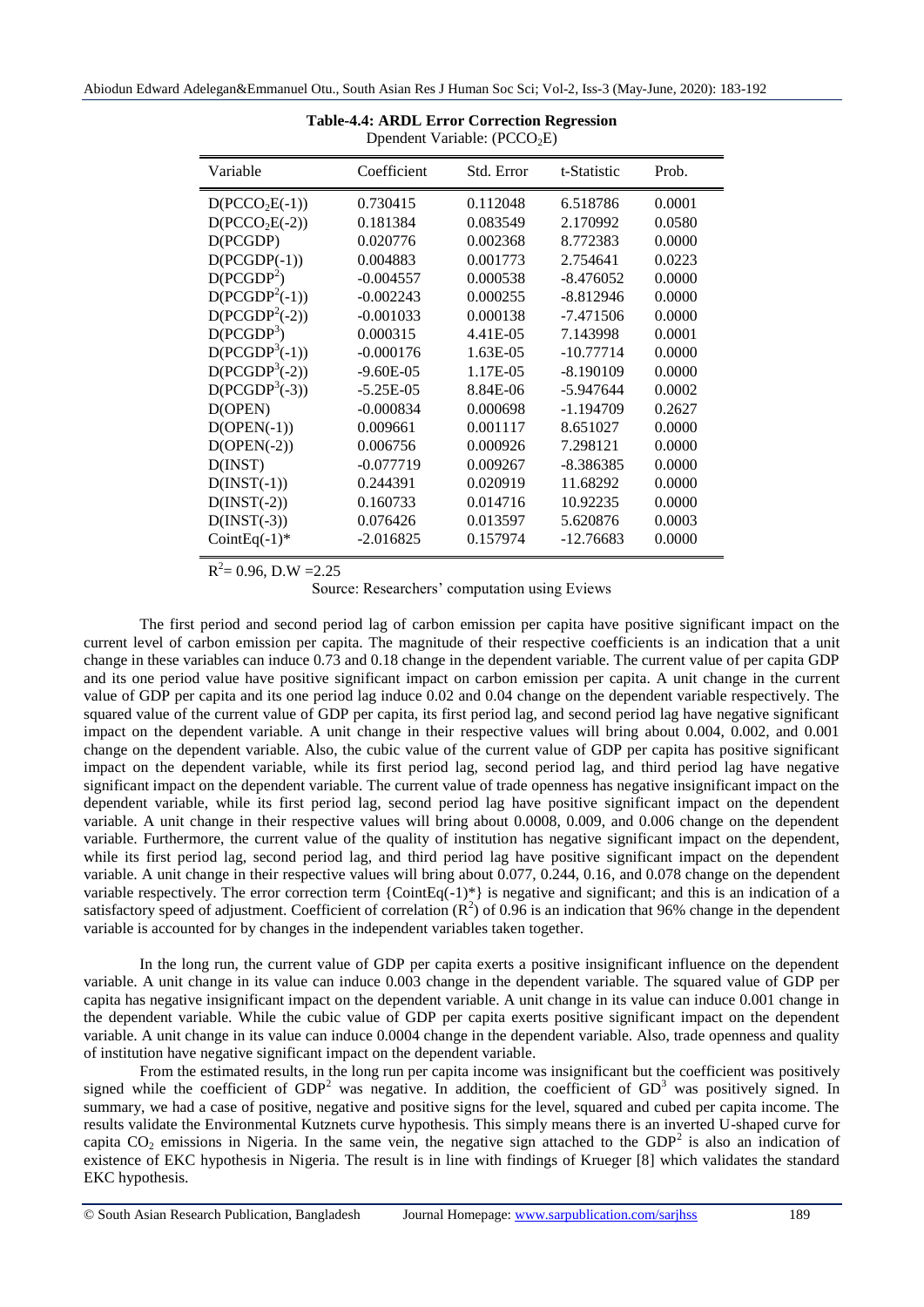The optimum turning point value of US\$138,000 for  $CO<sub>2</sub>$  which fell outside the original data is not strange with EKC phenomenon [11, 20, 9, 6]. Interpreting the EKC at face value may be precarious. This is premised on the fact that it could suggest economic growth is what matters and it should be accorded priority by governments while relegating environmental protection to the future.

The income variables are significant in explaining short run changes in  $CO<sub>2</sub>$  emission per capita in Nigeria. In the long run and short run estimates, openness and institutions indicates negative and significant relationship. The negative sign is rather surprising contrary to a priori expectation. In reality we know that the Nigeria is a net importer of so many goods hence trade openness is expected to engender  $CO<sub>2</sub>$  emission. As for institutions, they are not yet performing optimally in spite of the negative relationship between institutions and per capita  $CO<sub>2</sub>$  emissions. This means that trade openness does not suggest incidence of environmental hazards in Nigeria. This suggests that pollution haven hypothesis does not hold in Nigeria contrary to [20] results for Nigeria and [33] result for china. Again, the results for institutions suggest that as institution improves environmental quality declines in Nigeria.

Residual diagnostic and stability check were also carried out to check for the stability and reliability of the model. The results indicate that the model is free from the problem of serial correlation and heteroscedasticity (see Appendix II and III). The residual normally test is satisfactory as it indicated that the residual is normally distributed (see Appendix I). Furthermore the stability tests indicate that the model is stable and devoid of error of misspecification (see Appendix IV and V).

## **CONCLUSION AND RECOMMENDATIONS**

This study attempted to reinvestigate whether the EKC hypothesis hold for Nigeria by examining the relationship between environmental degradation and economic development. The study used secondary annual time series data sourced from the World Bank indicators as well as the Central Bank of Nigeria over the period 1970-2018. Trade openness and quality of institutions were included as explanatory variables in the model. The study employed the Autoregressive Distributed Lag model with Ordinary Least Squares as the estimation technique. The Augmented Dickey Fuller procedure was employed to examine stationary of the variables and the bound test for co-integration procedure was employed to examine the existence of co- integration among the variables. Empirical findings from the bound test revealed that there is a long-run relationship between the variables. Environmental degradation is highly responsive to changes in per capita income, trade openness and quality of institutions.

The trade-off between environmental protection and economic productivity is always a very crucial decision for policy makers and stakeholders. By virtue of the fact that economic activities will continue to take place in the environment, the findings of direct and statistically significant effects of real per capital GDP, openness and institutional quality on environmental degradation in the short run and long run has implications for policy makers.

## **RECOMMENDATIONS**

- 1. A reinvigoration of policy reforms that are growth enhancing and environmental preserving are germane for Nigeria.
- 2. Strict restriction is placed on the activities of multinational corporations and other firms importing carbon-intensive products to the country.
- 3. Environmental related institutions should be strengthened to enable them apply appropriate penalties on earring firms that ran afoul of laid down environmental rules and regulations.
- 4. The inverted U-shaped income curve calls for more stringent policy measure that is necessary for pollution reduction.
- 5. The results revealed that oil revenue, openness, exchange rate and CO<sub>2</sub> and economic development are jointly determined in Nigeria. Energy policy should not be formulated in isolation. Government's effort should be approached through an integrated energy-environment-development model.

## **REFERENCES**

- 1. Egbon, M. (1994). Social Responsibility and The Nigerian Mass Media: Struggles and Tactics for A Balanced Media Coverage of Crises. *Media Review*, 16-30.
- 2. Gul'nar, O.K., Sopilko, N.Y., and Ilerittslay, N.I. (2019). Republic of Turkey gas complex development: Problems and Prospects. International Journal of Energy Economics and Policy, *9*(1), 346-355.
- 3. Bekturganova, M., Satybaldin, A., & Yessekina, B. (2019). Conceptual framework for the formation of low-carbon development: Kazakhstan's experience. *International Journal of Energy Economics and Policy*, *9*(1), 48.
- 4. Enyoghasim, M. O., Anochiwa, L., Agbanike, F. T., Uwazie, I. U., Kalu, E. U., Onwuka, O. K., ... & Ogbonnaya, I. O. (2019). Oil Exploration and Exploitation in Nigeria and the Challenge of Sustainable Development: An Assessment of the Niger Delta. *International Journal of Energy Economics and Policy*, *9*(4), 369.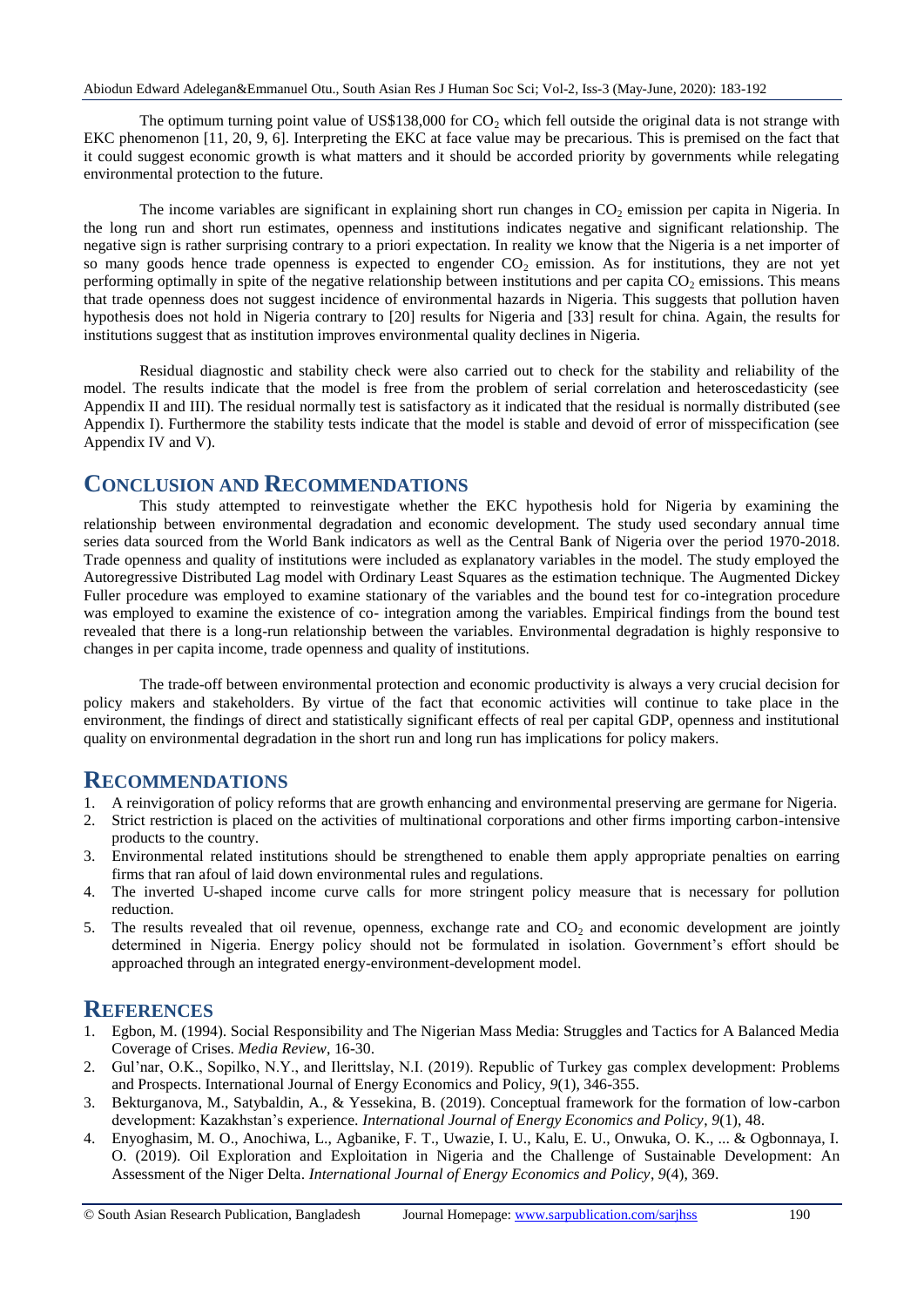- 5. Boyi, A. A. (2013). Education and sustainable national development in Nigeria: challenges and way forward. *Mediterranean Journal of Social Sciences*, *4*(8), 147-147.
- 6. Sunday, O. J. (2016). Environmental Kuznets curve hypothesis in sub-Saharan African countries: evidence from panel data analysis. *International Journal of Environment and Pollution Research*, *4*(1), 39-51.
- 7. Beckerman, W. (1992). Economic growth and the environment: Whose growth? Whose environment?. *World development*, *20*(4), 481-496.
- 8. Grossman, G. M., & Krueger, A. B. (1991). *Environmental impacts of a North American free trade agreement* (No. w3914). National Bureau of Economic Research.
- 9. Omotor, G.D. (2016). Economic growth and emissions; Testing the environmental kutznets curve hypothesis for ecowas countries. CEEPA Discussion paper 63.
- 10. Aslanidis, N. (2009). Environmental Kuznets curves for carbon emissions: A critical survey.
- 11. Stern, D. N. (2004). *The present moment in psychotherapy and everyday life (norton series on interpersonal neurobiology)*. WW Norton & Company.
- 12. Cole, M.A., & Neumayer, E. (2005). Environmental Policy and the environmental Kutznets curve: Can developing countries escape the detrimental consequences of economic growth? In p. Dauvergne (Ed.). International Handbook of Environmental Politics: 298-318. Cheltenham and Northampton: Edward Elgar.
- 13. Apergis, N., & Ozturk, I. (2015). Testing for environmental that Kutznets curve hypothesis in Asian countries. Ecological indicators 52 pp 16-22.
- 14. Cumming, G. S., Buerkert, A., Hoffmann, E. M., Schlecht, E., von Cramon-Taubadel, S., & Tscharntke, T. (2014). Implications of agricultural transitions and urbanization for ecosystem services. *Nature*, *515*(7525), 50-57.
- 15. Friedl, B., & Getzner, M. (2003). Determinants of CO2 emissions in a small open economy. *Ecological economics*, *45*(1), 133-148.
- 16. Fodha, M., & Zaghdoud, O. (2010). Economic growth and pollutant emissions in Tunisia: an empirical analysis of the environmental Kuznets curve. *Energy Policy*, *38*(2), 1150-1156.
- 17. Akbostancı, E., Türüt-Aşık, S., & Tunç, G. İ. (2009). The relationship between income and environment in Turkey: is there an environmental Kuznets curve?. *Energy policy*, *37*(3), 861-867.
- 18. Omisakin, O., Adeniyi, O., & Omojolaibi, A. (2009). Foreign direct investment, trade openness and growth in Nigeria. *Journal of Economic Theory*, *3*(2), 13-18.
- 19. Bello, A. K., & Abimbola, O. M. (2010). Does the level of economic growth influence environmental quality in Nigeria: a test of environmental Kuznets curve (EKC) hypothesis. *Pakistan Journal of Social Sciences*, *7*(4), 325- 329.
- 20. Chuku, A. (2011). Economic development and environmental quality in Nigeria: Is there an environmental Curve? MPRA, 30195.
- 21. Ogundipe, A., & Alege, P. O. (2013). Interest rate pass-through to macroeconomic variables: The Nigerian experience. *International Journal of Economics and Finance*, *5*(10).
- 22. Aslanidis, N., & Iranzo, S. (2009). Environment and development: is there a Kuznets curve for CO2 emissions?. *Applied Economics*, *41*(6), 803-810.
- 23. Azomahou, T., Laisney, F., & Van, P. N. (2006). Economic development and CO2 emissions: a nonparametric panel approach. *Journal of Public Economics*, *90*(6-7), 1347-1363.
- 24. Osabuohien, E. S., Efobi, U. R., & Gitau, C. M. W. (2014). Beyond the environmental Kuznets curve in Africa: evidence from panel cointegration. *Journal of Environmental Policy & Planning*, *16*(4), 517-538.
- 25. Kuznets, S. (1955). Economic growth and income inequality. *The American economic review*, *45*(1), 1-28.
- 26. Caviglia-Harris, J. L., Chambers, D., & Kahn, J. R. (2009). Taking the "U" out of Kuznets: A comprehensive analysis of the EKC and environmental degradation. *Ecological Economics*, *68*(4), 1149-1159.
- 27. Friedl, B., & Getzner, M. (2003). Determinants of CO2 emissions in a small open economy. *Ecological economics*, *45*(1), 133-148.
- 28. Pesaran, M. H. (2001). Shin. *Smith, RJ*.
- 29. Allege, O.P. and Ogundipe, A.A. (2013). Environmental quality and economic growth in Nigeria: A fractional cointegration analysis. International Journal of Development and Sustainability, *2*(2).
- 30. Johansen, S. (1991). Estimation and hypothesis testing of cointegration vectors in Gaussian vector autoregressive models. *Econometrica: journal of the Econometric Society*, 1551-1580.
- 31. Hansen, B. E., & Phillips, P. C. (1990). Estimation and inference in models of cointegration: A simulation study. *Advances in Econometrics*, *8*(1989), 225-248.
- 32. Pesaran, M. H., Shin, Y., & Smith, R. J. (2001). Bounds testing approaches to the analysis of level relationships. *Journal of applied econometrics*, *16*(3), 289-326.
- 33. Ang, A., Hodrick, R. J., Xing, Y., & Zhang, X. (2009). High idiosyncratic volatility and low returns: International and further US evidence. *Journal of Financial Economics*, *91*(1), 1-23.